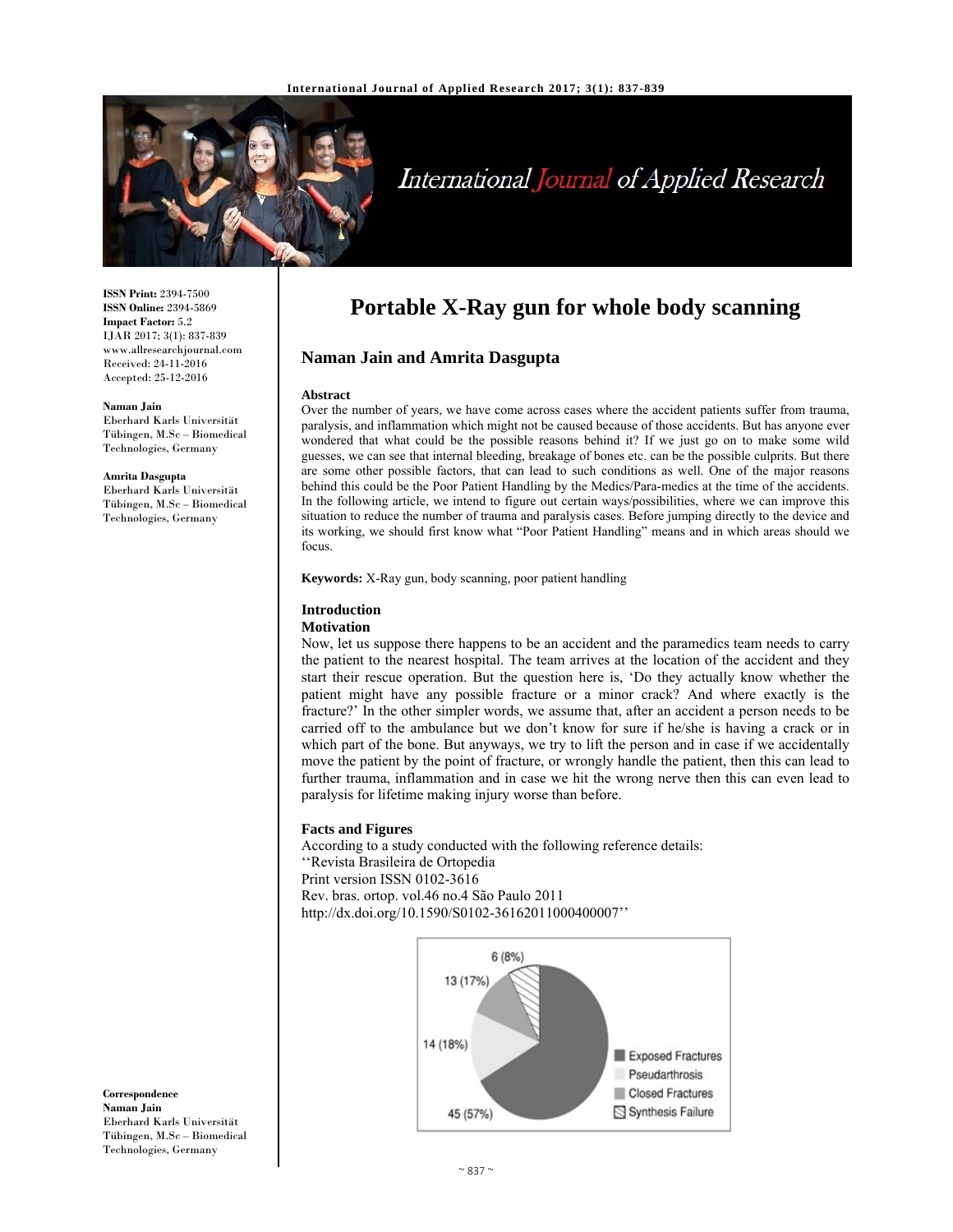We arrive at the conclusion that, out of the total number of accidents happening worldwide, in about 74% of the total cases people suffer from fracture - whether it's exposed or closed - but yes, the key point is that there is a fracture. When the team arrives to rescue the patient, they don't know that at which point the fracture is leading to certain problems as already discussed.

#### **Technology Used**

#### **Backscatter Technology**

In physics, **backscatter** is the reflection of waves, particles, or signals back to the direction from which they came. It is a diffused reflection due to scattering, as opposed to specular reflection like a mirror. The major important applications of Backscatter Technology involve astronomy, photography and medical ultrasonography. Of all the applications of the Backscatter Technology, the key area of application in which we are interested is Medical Imaging. In Medical Imaging, the Compton scattering phenomena is used in Backscatter Radiation for acquiring the images used for Medical purposes.

#### **Backscatter Radiation**

In X-Ray Imaging techniques, Backscatter Imaging is just the opposite of Transmission Imaging. In the modern era, Backscatter X- Ray technology is one of the advanced X-Ray Imaging technology. The traditional X-Ray machine employs the differentiation between hard and the soft tissues with the help of the variation in the X-Ray intensity that is being transmitted through the target. In contrast, Backscatter X-Ray does the same by detecting the radiation waves that are being reflected by the target. This leads to the potential applications - specifically where less destructive

examination is required and can even be operated if only one side of the target is available for the examination. Another advantage of this type of examination is that it can be operated irrespective of the location i.e. we don't require a proper patient bed and we can acquire the exam even in the tough circumstances for example an accident site.



[1] Example of an image acquired by backscatter radiation

Over the years many people have been working in the field of Backscatter Radiation. They were also successful to some extent for using this phenomenon in the field of Medical Imaging. Some of the evidences that prove that Backscatter works for Medical Imaging is as below:



 $~838$  ~ [2] Comparison: Transmission Vs Backscatter Radiation